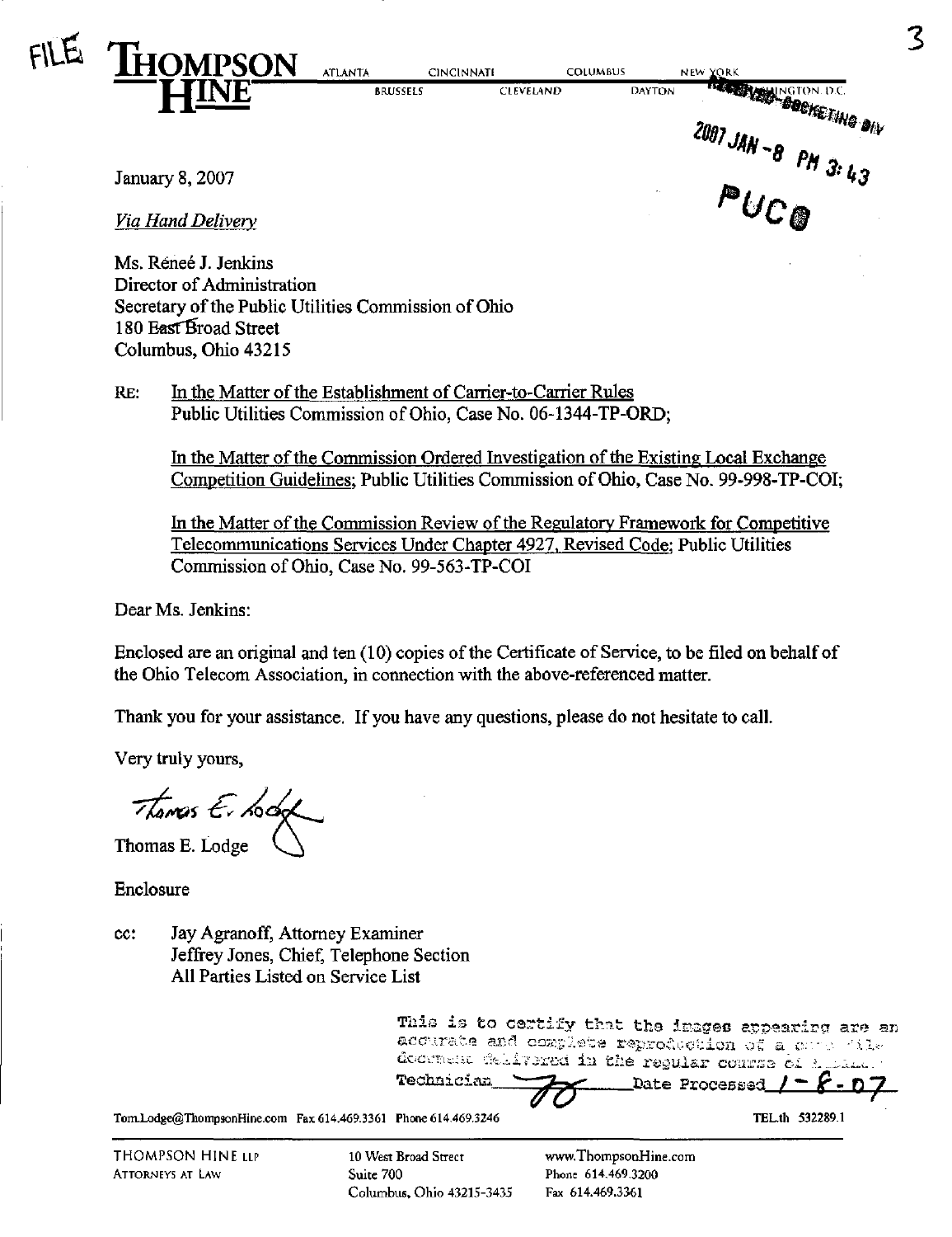## $B$  before the state  $\mathscr{A}_{\mathscr{A}_{\mathbb{A}}}$  . The state  $\mathscr{A}_{\mathscr{A}_{\mathbb{A}}}$  is the state of  $\mathscr{A}_{\mathscr{A}_{\mathbb{A}}}$  . The state of  $\mathscr{A}_{\mathscr{A}_{\mathbb{A}}}$ THE PUBLIC UTILITIES COMMISSION OF OHIO

| In the Matter of the Establishment of<br>Carrier-to-Carrier Rules.                                                                                        | Case No. 06-1344-TP-ORD | œ |
|-----------------------------------------------------------------------------------------------------------------------------------------------------------|-------------------------|---|
| In the Matter of the Commission Ordered<br>Investigation of the Existing Local<br><b>Exchange Competition Guidelines.</b>                                 | Case No. 99-998-TP-COI  |   |
| In the Matter of the Commission Review of<br>the Regulatory Framework for Competitive<br>Telecommunications Services Under<br>Chapter 4927, Revised Code. | Case No. 99-563-TP-COI  |   |

## CERTIFICATE OF SERVICE

The undersigned hereby certifies that a copy of the Initial Comments filed on behalf of

Ohio Telecom Association in the instant case, has been served upon all parties by ordinary U.S.

mail, postage prepaid, this 8th day of January, 2007.

Respectfully submitted,

OHIO TELECOM ASSOCIATION

By:  $7\sqrt{2}mv$   $6\sqrt{20}$ 

Thomas E. Lodge (Q015741) THOMPSON HINE LLP 10 West Broad Street, Suite 700 Columbus, Ohio 43215-3435 (614)469-3200

Its Attorneys